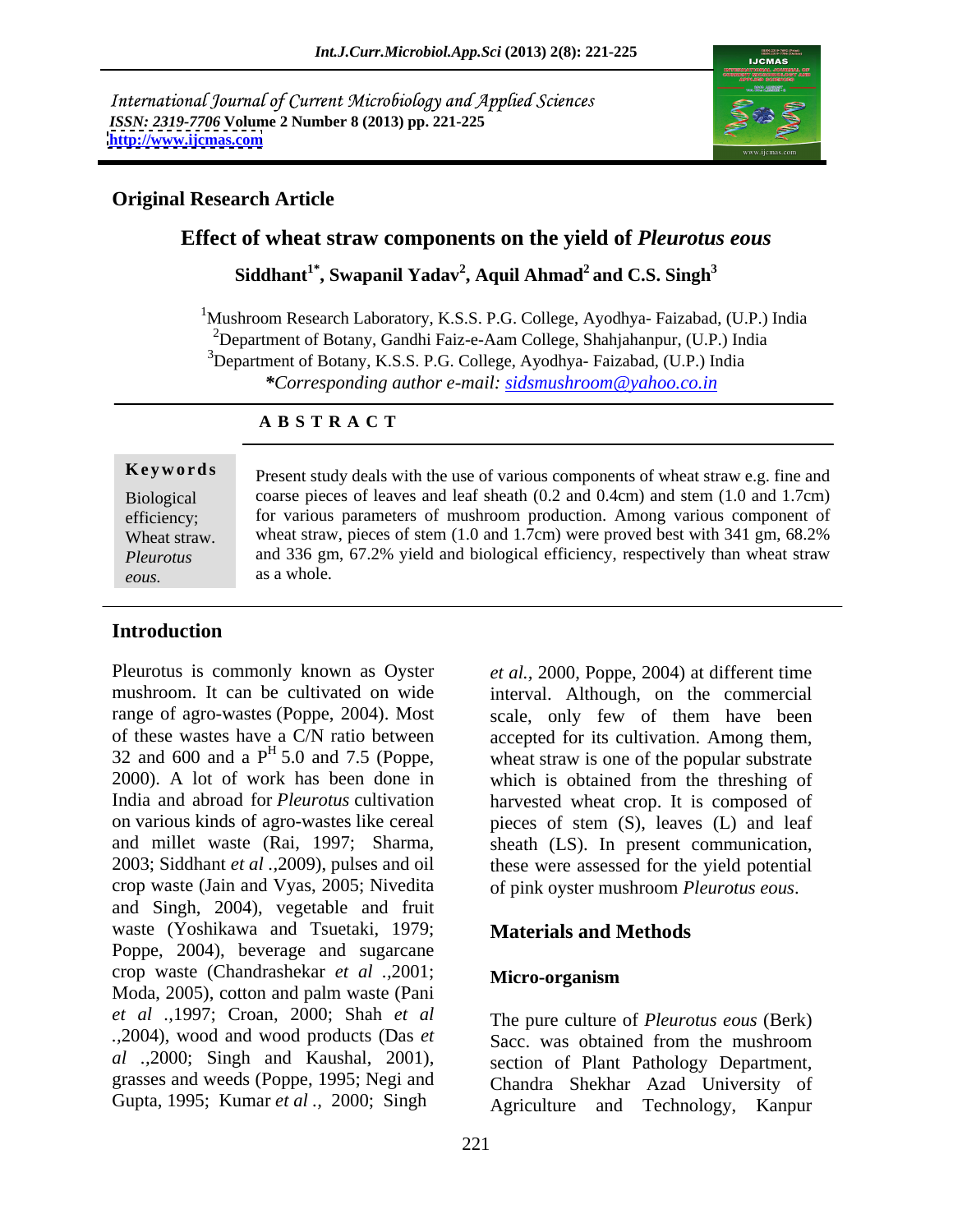### **Spawn strategy**

Wheat grains (*Triticum aestivum*) were Biological efficiency =  $\frac{100}{200}$ used as a spawn substrate. The spawn was prepared by the conventional method.

Different component of wheat straw, viz., fine pieces of L and LS (0.2 cm), coarse pieces of L and LS (0.4cm), small (1.0cm) and large pieces of stem(1.7 cm) were washed separately in solution of Formaldehyde (500ppm) and fruit body maturation, which ranged from recommended by Vijay and Sohi (1987). The respectively (Table). The fine

The beds were prepared from pasteurized<br>holding capacity of the substrate substrate by layer spawning following the procedure of Bano (1971). These were vield with greater incidence of for spawn running. When mycelium had completely covered the beds, the material available in L and LS polythene covering was taken off and the

## **Data concerning and Biological efficiency** The bighest viald wes obtained from the

lapsed in spawn running, pin head initiation and maturity of fruit bodies, biological efficiency, total number and weight per sporocarp on different crop

(U.P.) India. The culture was maintained waste. The biological efficiency of and subcultured on potato dextrose agar mushroom was worked out as percentage (PDA) medium. yield of fresh mushrooms in relation to the dry weight of the substrate according to Chang and Miles (1989).

> Yield of fresh mushroom (gm) Biological efficiency =  $\qquad \qquad$  ---------------  $\times 100$ Total weight of dry substrate used (gm)

## **Statistical analysis**

**Substrate preparation** completely randomized design (CKD) Completely randomized design (CRD) was followed for the experiment. All data were statistically analysed. The critical difference (CD) was processed at the five per cent probability level.

# **Results and Discussion**

fresh water and then pasteurized in the duration of spawn running, pinning and Bavistin (75ppm) for 18 hours as 15-24 days, 18-29 days and 22-34 days, **Method of cultivation** aforesaid manifestations. It was due to less incubated in a cultivation room at  $22{\text -}30^{\circ}\text{C}$  and the settential settence of  $\text{L}$ relative humidity was maintained 85-95 % with the help of humidifier.<br>
particles that provide inoculum for the The component had variable effects on fruit body maturation, which ranged from respectively (Table). The fine and coarse component i.e. pieces of leaf and leaf sheath took longer duration in air space available and much water holding capacity of the substrate particles. They also showed decrease in yield with greater incidence of contamination. Low biological efficiency of mushrooms might be due to less food material available in L and LS while susceptibility against contaminants was possibly due to presence of dust development of competitors.

The yield parameters recorded were, time<br> $\frac{\text{small and large pieces of stem with 341 g}}{69.2\% \text{ rad}^{22}\% \text{ g}}$ number of flushes, mushroom yield, bigher yield revealed the importance of The highest yield was obtained from the small and large pieces of stem with 341 g, 68.2% and 336 g, 67.2 %, respectively. Statistically, these were at par to each other. Absence of contaminants along with higher yield revealed the importance of these components.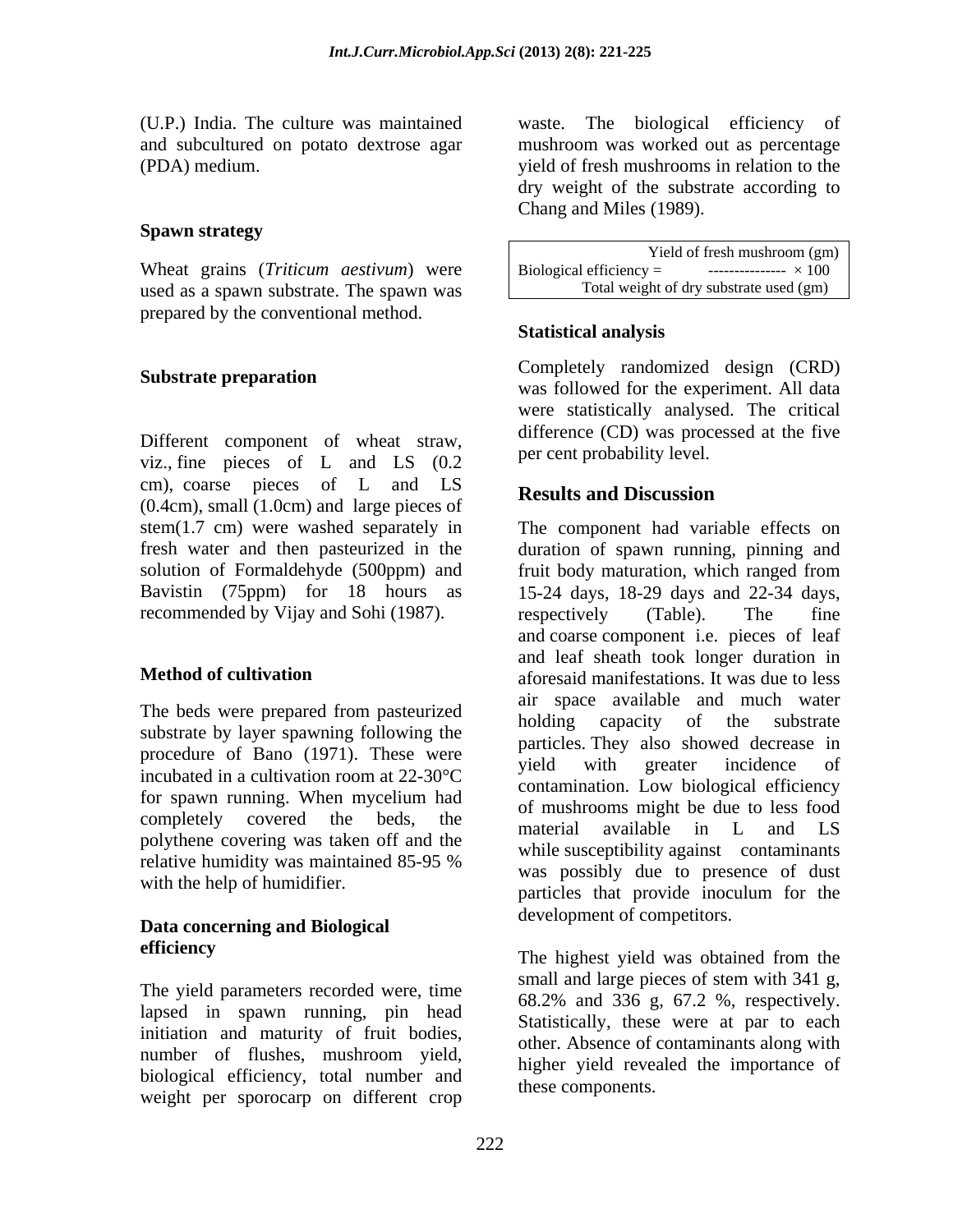| Table Effect<br>ct of different component of wheat straw on mushroom production |
|---------------------------------------------------------------------------------|
|---------------------------------------------------------------------------------|

| <b>Component of</b><br>wheat straw             | Spawn run<br>(Days) | Primordial<br>  development  <br>(Days) | <b>First harvest</b><br>(Days) | <b>Total yield from</b><br>three flushes [g/500<br>g dry substrate] | <b>Biological</b><br>efficiency<br>(%) | <b>Average</b><br>number of<br>sporocarp | Weight per<br>sporocarp<br>(g) |
|------------------------------------------------|---------------------|-----------------------------------------|--------------------------------|---------------------------------------------------------------------|----------------------------------------|------------------------------------------|--------------------------------|
| Fine pieces of L and<br>LS $(0.2 \text{ cm})$  | 24                  | 29                                      | 34                             | 218                                                                 | 43.6                                   | 69                                       | 3.15                           |
| Coarse pieces of L<br>and $LS(0.4 \text{ cm})$ | 22                  | 27                                      | 31                             | 260                                                                 | 52.0                                   | 68                                       | 3.82                           |
| Pieces of stem (1.0)<br>cm)                    | 15                  | 18                                      | 22                             | 341                                                                 | 68.2                                   | 56                                       | 6.08                           |
| Pieces of stem (1.7)<br>cm)                    | 15                  | 18                                      | 22                             | 336                                                                 | 67.2                                   | 58                                       | 5.79                           |
| Control                                        | 16                  | 19                                      | 23                             | 301                                                                 | 60.2                                   | 44                                       | 6.84                           |
| SE                                             | $ -$                | $  \,$                                  | $--$                           | 13.18                                                               | 2.63                                   | 5.24                                     | 0.39                           |
| $CD (P=0.05)$                                  | $- -$               | $- \,$                                  | $--$                           | 29.39                                                               | 5.87                                   | 11.68                                    | 0.88                           |

L: Leaf, LS: Leaf Sheath; Average of three replication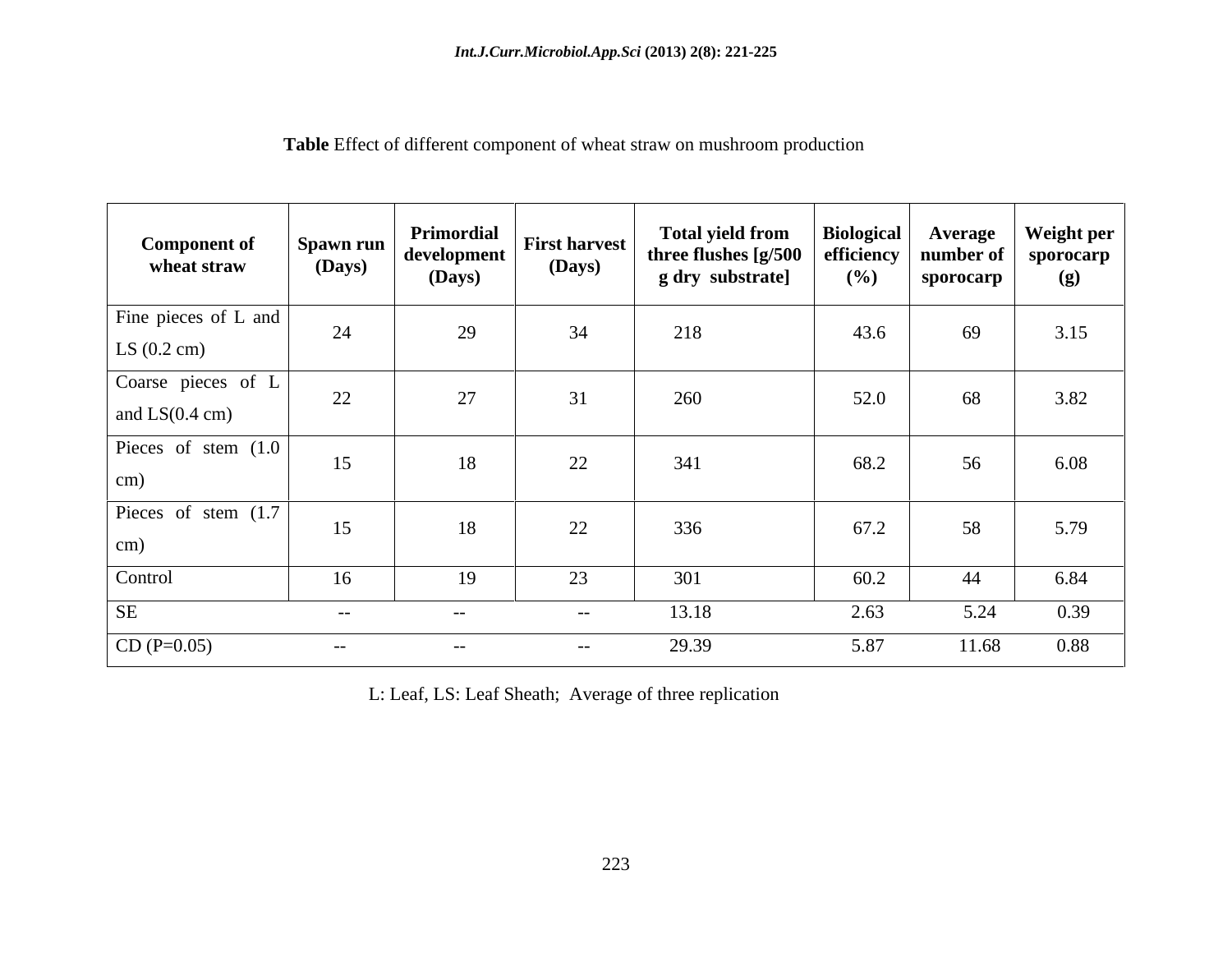Based on the investigations, mushroom Basic Appl. Mycol. 4(I&II): 155-157. farmers are advised to avoid pieces of leaves and leaf sheath while collecting wheat straw from the site of harvesting.  $\qquad \qquad$  different substrates. Mushroom Res.

The authors are thankful to *sajor-caju* production on washed and<br>Dr. B.P. Kanaujia, C.S.A. University of supplemented sugarcane bagasse. Agriculture and Technology, Kanpur for providing the culture of *Pleurotus eous* 62(2): 127-132.<br>and the Principal KSSPG College Negi, P.S., and Gupta, R.C. 1995. and the Principal K.S.S.P.G. College, Ayodhya- Faizabad for laboratory and *Cannabis sativa* (Bhang) leaves a<br>library facilities library facilities.

- *flabellatus*. Second Int. Symp. Pl. Pathol., New Delhi. (Abstract No.
- Chandrashekar, B.S., V. Savalgi and of *Pleurotus sajor*-*caju* (Fr.) Singer on sodium hydroxide pretreated sugarcane by-products. Mush. Res.10(1): 27-30.
- Chang, S.T., and Miles, P.G. 1989. Edible Mushroot Mushroot much come and their cultivation CBC wastes. Press, Boca Raton, pp. 256-274.
- Croan, S.C., 2000. Conversion of wood<br>materials in the cultivation of work of the cultivation of waste into value-added products by Karst. Species (Agaricales s.l.,
- Das, N., S.C. Mahapatra and  $5-25$ . Chattopadhyay, R.N. 2000. Use of South West Bengal. Mush. Res. 9(2): 5:75-85.
- three *Pleurotus* species grown in

- Kumar, P., J. Pal and Sharma, B.M. 2000. Cultivation of *Pleurotus sajor-caju* on different substrates. Mushroom Res. 9(1): 43-45.
- **Acknowledgement**  Moda, E.M., J. Horii and Spoto, M.H.F. 2005. Edible mushroom *Pleurotus sajor-caju* production on washed and supplemented sugarcane bagasse. Scientia Agricola (Piracicaba, Braz.) 62(2): 127-132.
- **References** PI. Pathol. 25 (3): 304-305. Negi, P.S., and Gupta, R.C. *Cannabis sativa* (Bhang) leaves a suitable substrate to cultivate *Pleurotus sajor-caju.* Indian J. Mycol. Pl. Pathol. 25 (3): 304-305.
- Bano, Z., 1971. Cultivation of *Pleurotus* Lignocellulose degradation by the flabellatus Second Int Sympa Pl Nivedita, L., and Singh, N. I. 2004. Lignocellulose degradation by mushroom (*Pleurotus ostreatus*). Environ. Biol. Conser. 9: 89-90.
	- Pani, B., S. Panda and Das, S. 1997. Kulkarni, J.H. 2001. Cultivation trails<br>
	of ovster mushroom. Orissa J. Utilization of some by-products and other wastes for sporophore production of oyster mushroom. Horticult. 25(1): 36-39.
	- mushrooms and their cultivation, CRC wastes. Blenniai Fraining course. Poppe, J., 1995. Cultivation of Edible Mushrooms on tropical agricultural Biennial Training course. ABOS & VLIR. University Gent.
- edible and medicinal Pleurotus (F.) P.<br>
Froceedings 15th International<br>
Proceedings 15th International Basidiomycetes). Inter.J. Med. Congress on Science and Cultivation Mushroom 2:73-80. of Edible Fungi, Balkema Rotterdam, d can the investigations, mushroom  $\mathbb{R}$ . Basic Appl. Mycol. 4(I&II): 155-157.<br>
es and lead sheath while collecting contribution of *Fearing* bar, and lead sheath while collecting contribution of *Fearing* bar, and the Poppe, J., 2000. Use of agricultural waste materials in the cultivation of mushrooms. In: L. Van Griensven: Proceedings 15th International 3-23.
	- wild grasses as substrate for the substrate for substrate or oyster mushroom. In:<br>Mushroom Growers' Handbook1. cultivation of oyster mushroom in  $\frac{M}{6}$   $\frac{M}{6}$   $\frac{M}{6}$   $\frac{M}{6}$   $\frac{M}{6}$   $\frac{M}{6}$   $\frac{M}{6}$   $\frac{M}{6}$   $\frac{M}{6}$   $\frac{M}{6}$   $\frac{M}{6}$   $\frac{M}{6}$   $\frac{M}{6}$   $\frac{M}{6}$   $\frac{M}{6}$   $\frac{M}{6}$   $\frac{M}{6}$   $\frac{M}{6}$   $\frac{M}{6$ Poppe, J., 2004. Agricultural wastes as substrate for oyster mushroom. In: Mushroom Growers' Handbook1, 5:75-85.
- $95-99.$  Rai, B.K., 1997. Cultivation of oyster Jain, A.K., and Vyas, D., 2005. Comparative study on the yield of VASUNDHARA (International J. mushroom on straws. VASUNDHARA (International J. Environ. Biol. 2: 83-84.
	- Shah, Z.A., M. Ashraf and Ishtiaq, Ch. M.